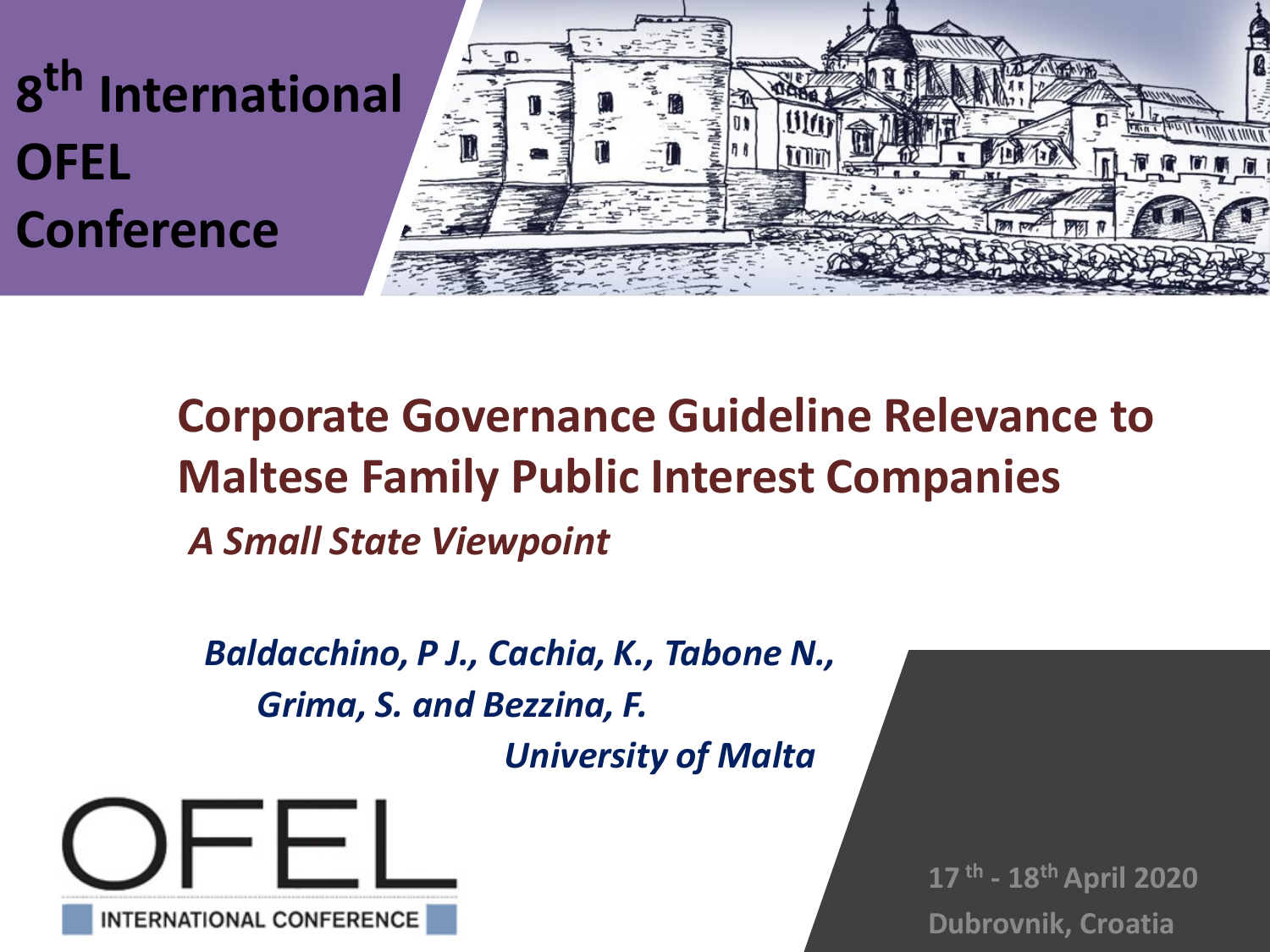- The Cadbury Committee (1992) defined CG as the "*the system by which companies are directed and controlled*" (Para. 2.5).
- According to Muscat (2007) and Farrugia (2010), this definition was later adopted by the Maltese Working Group on CG which was set up by the Malta Stock Exchange (MSE) in 2001.
- In the same year, the Malta Financial Services Authority (MFSA) issued The Code of Principles of Good CG for Listed Entities ("the Code").

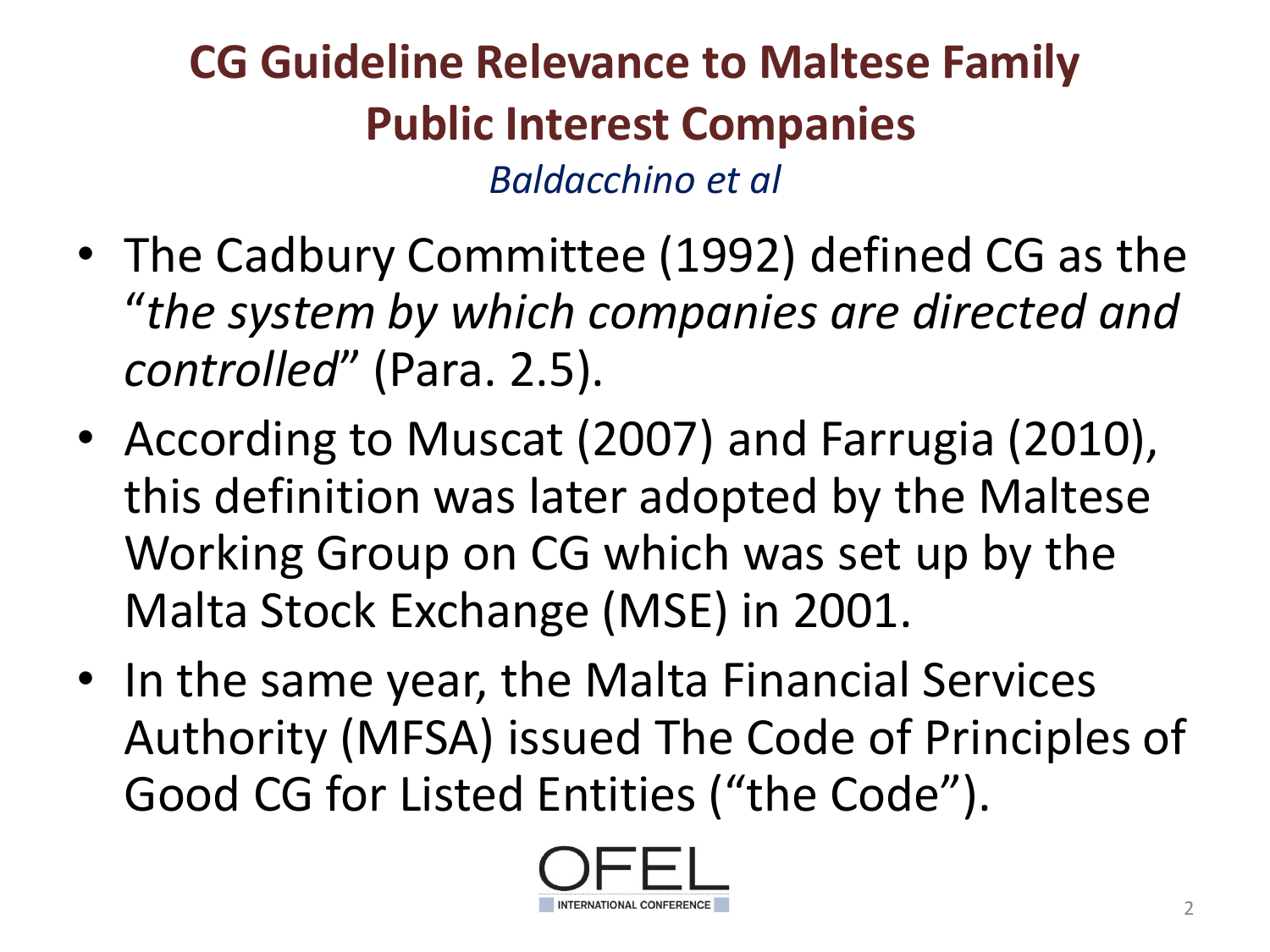*Baldacchino et al*

#### **The Corporate Governance Framework in Malta**

Corporate Governance Manual for Directors of Investment Companies and Collective Investment Schemes

Corporate Governance Guidelines for **Public Interest** Companies

Code of Principles of Good Corporate Governance for Listed Entities

Company Law

NTERNATIONAL CONFERENCE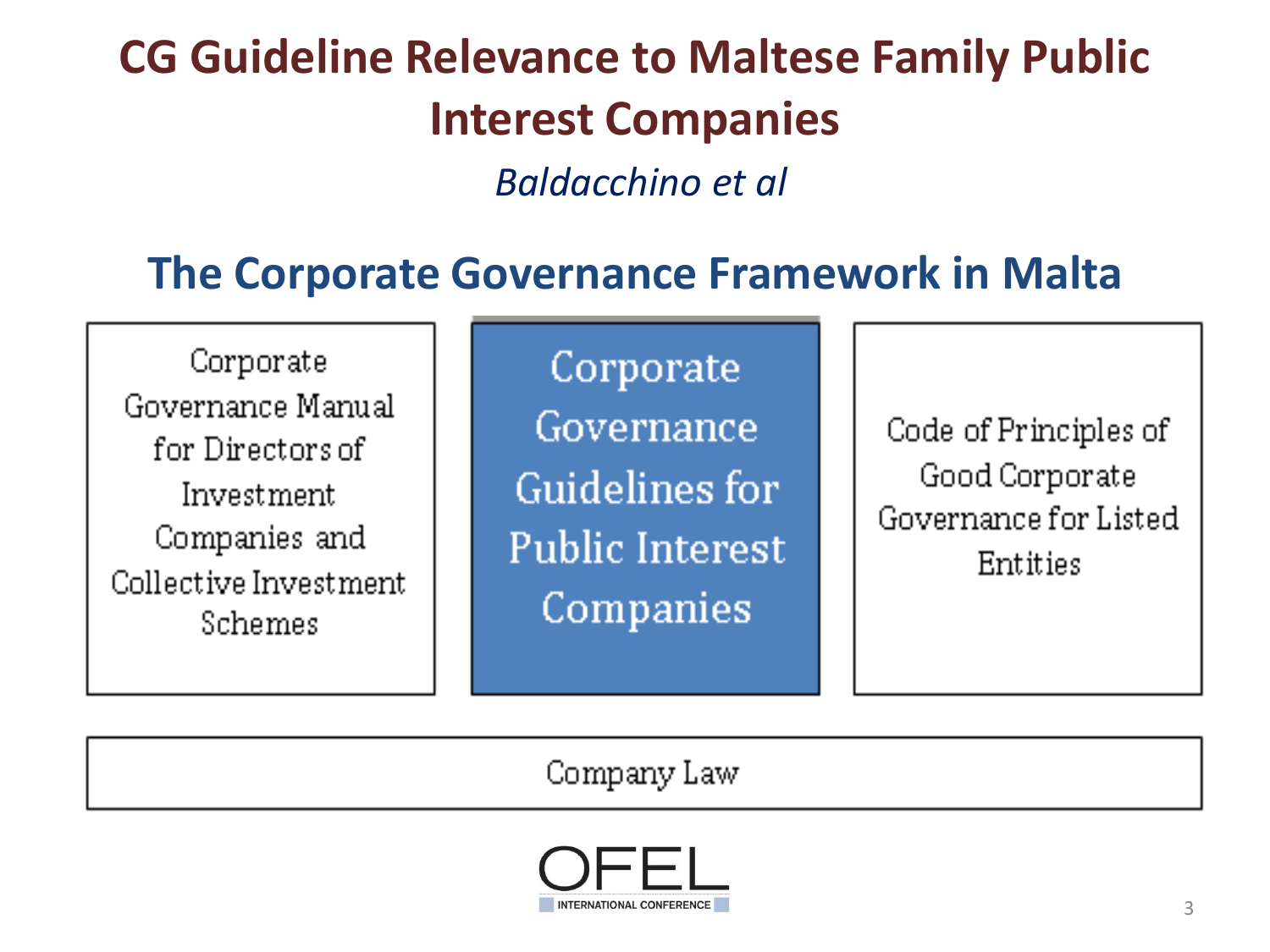*Baldacchino et al*

## **The Family Company**

Three elements that constitute the making of a family business

- *ownership representation* which refers to the percentage of ownership held by one family;
- *management representation* which refers to the degree to which family members occupy senior management positions; and
- *board representation* which refers to the degree to which family members occupy the Board.

(Hnilica and Maechek, 2015)

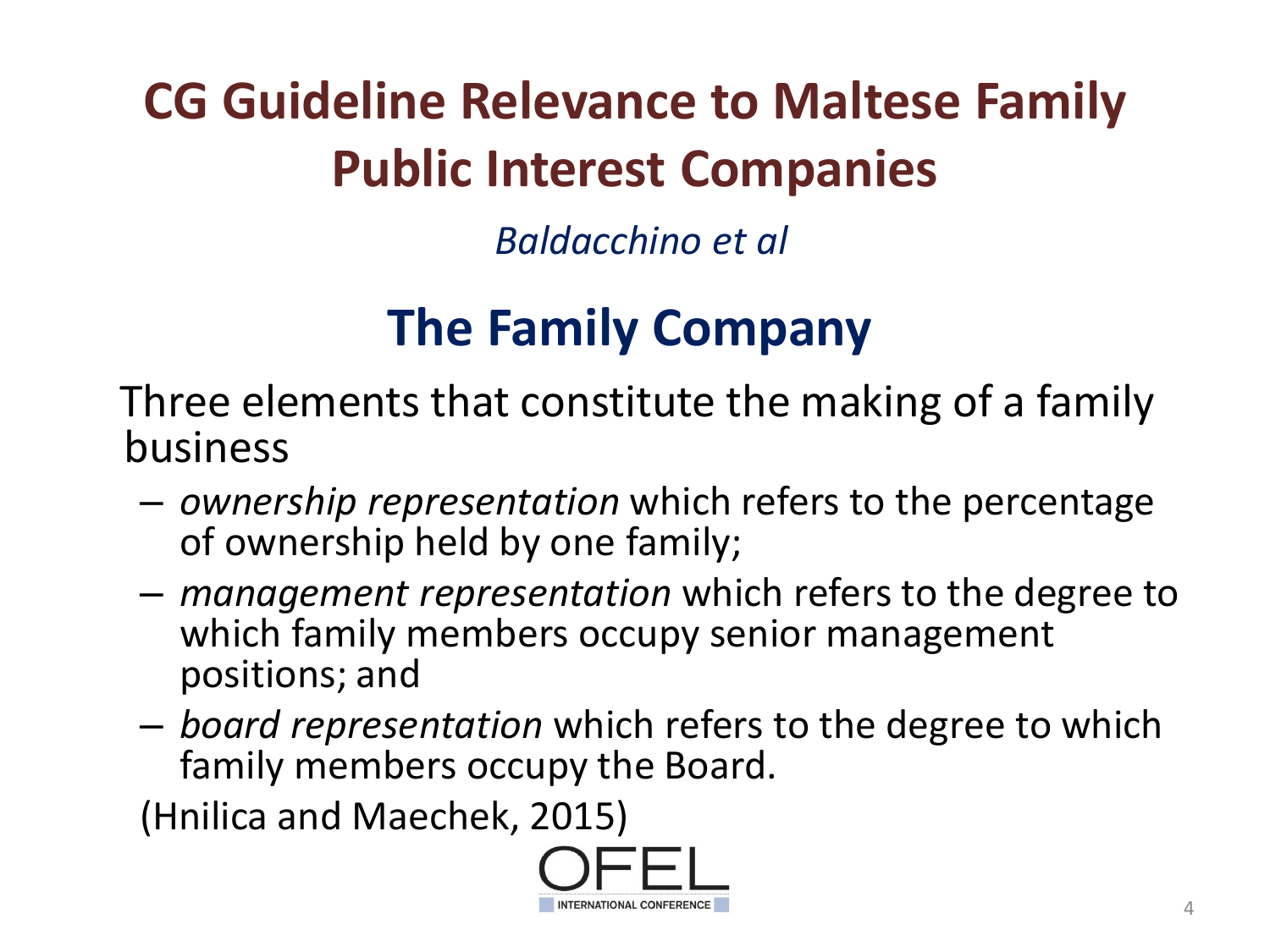*Baldacchino et al*

### **The Distinctive Attributes of Family Companies**

- Concentration of power
- Emotional ties
- Covert communication lines
- Illiquidity of shares
- Propensity to distribute profits

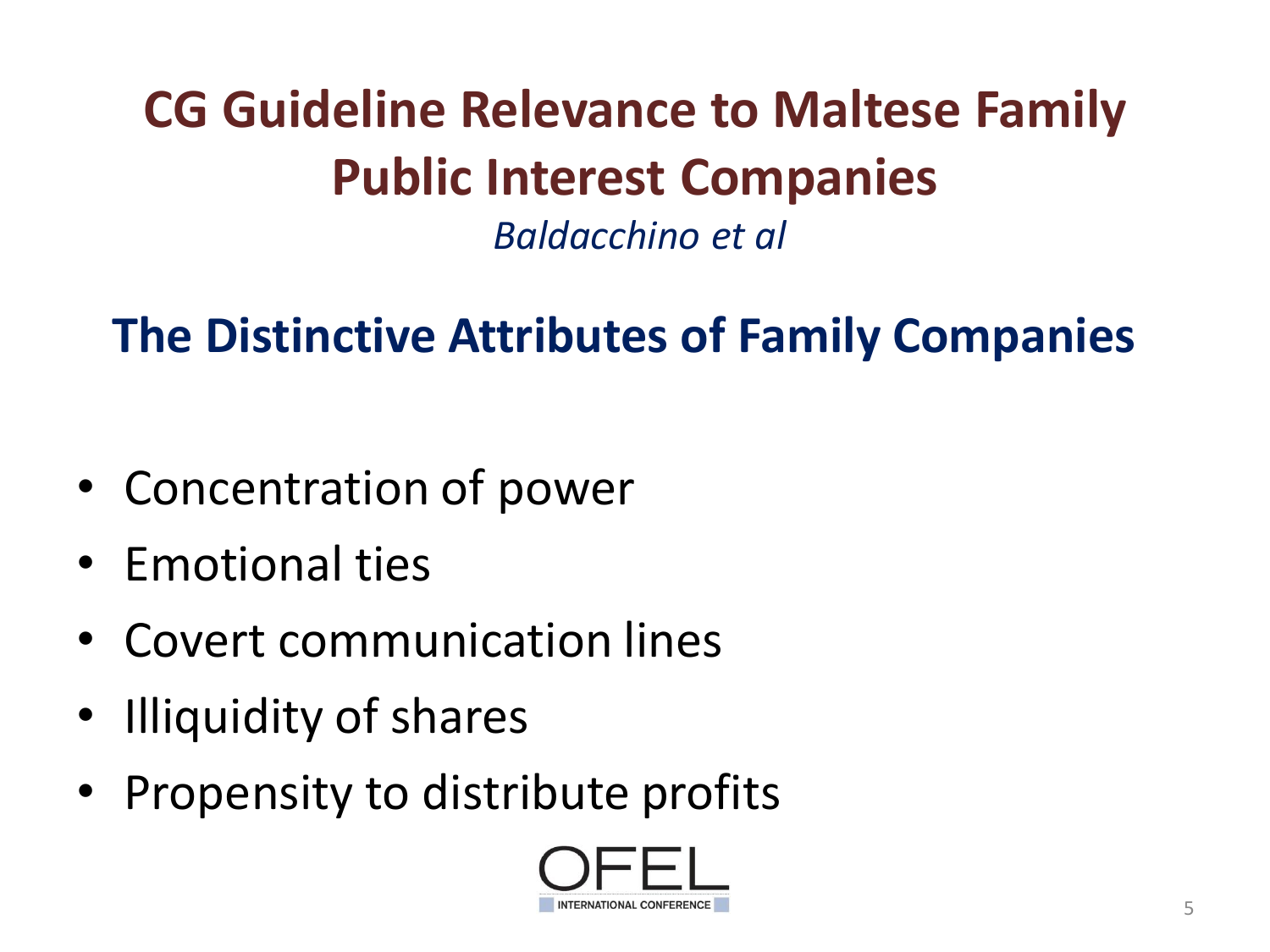*Baldacchino et al*

### **Weaknesses**

- Suppressed growth
- Principal-principal agency problem
- Disparity among family and non-family members
- Disputes and family conflict

6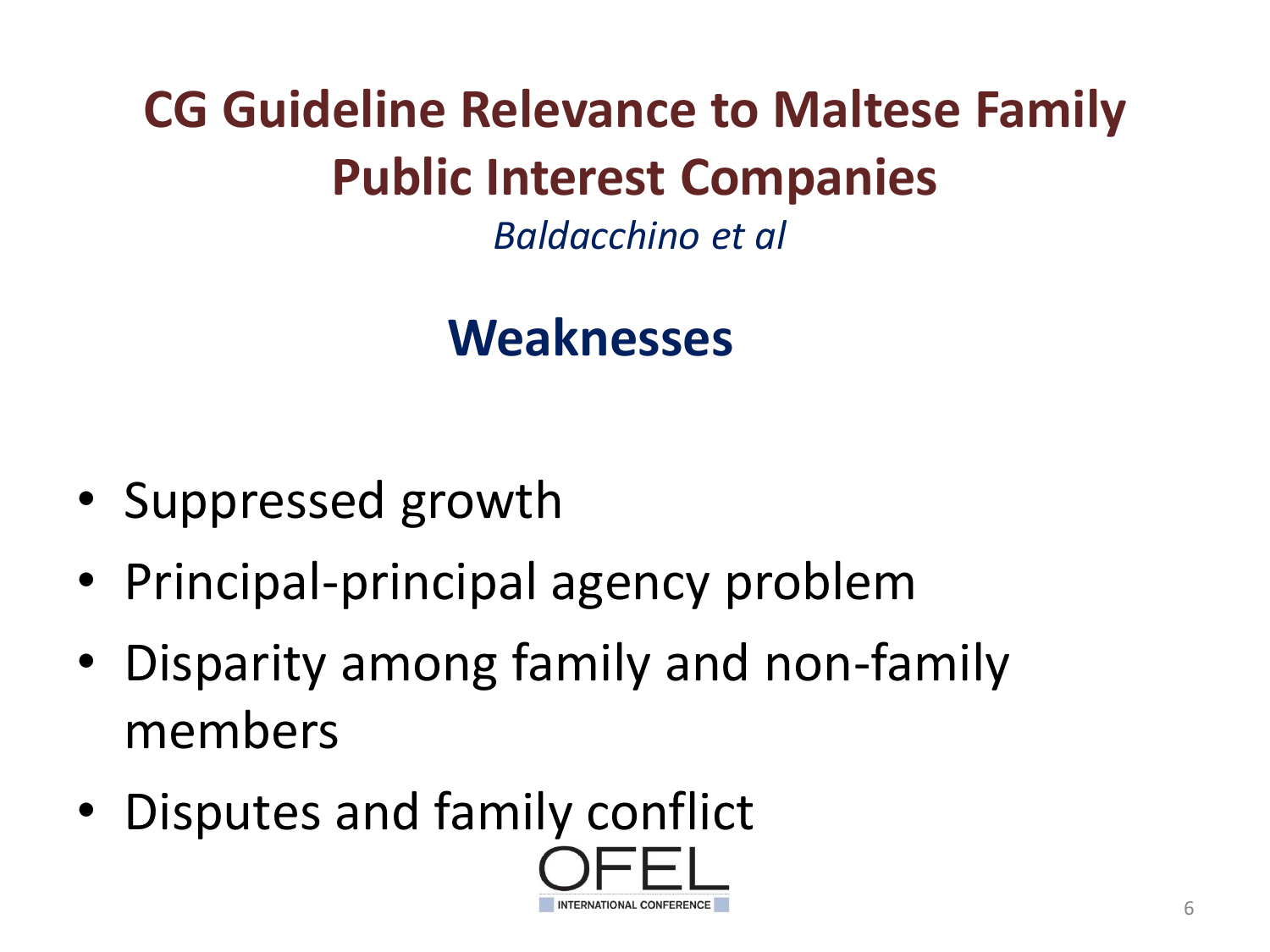*Baldacchino et al*

### **Important Aspects of Governance in Family Companies**

- Composition of the board
- Chief Executive Officer
- Family Constitution
- Family-constituted bodies
	- Family assembly
	- Family council
	- Family office

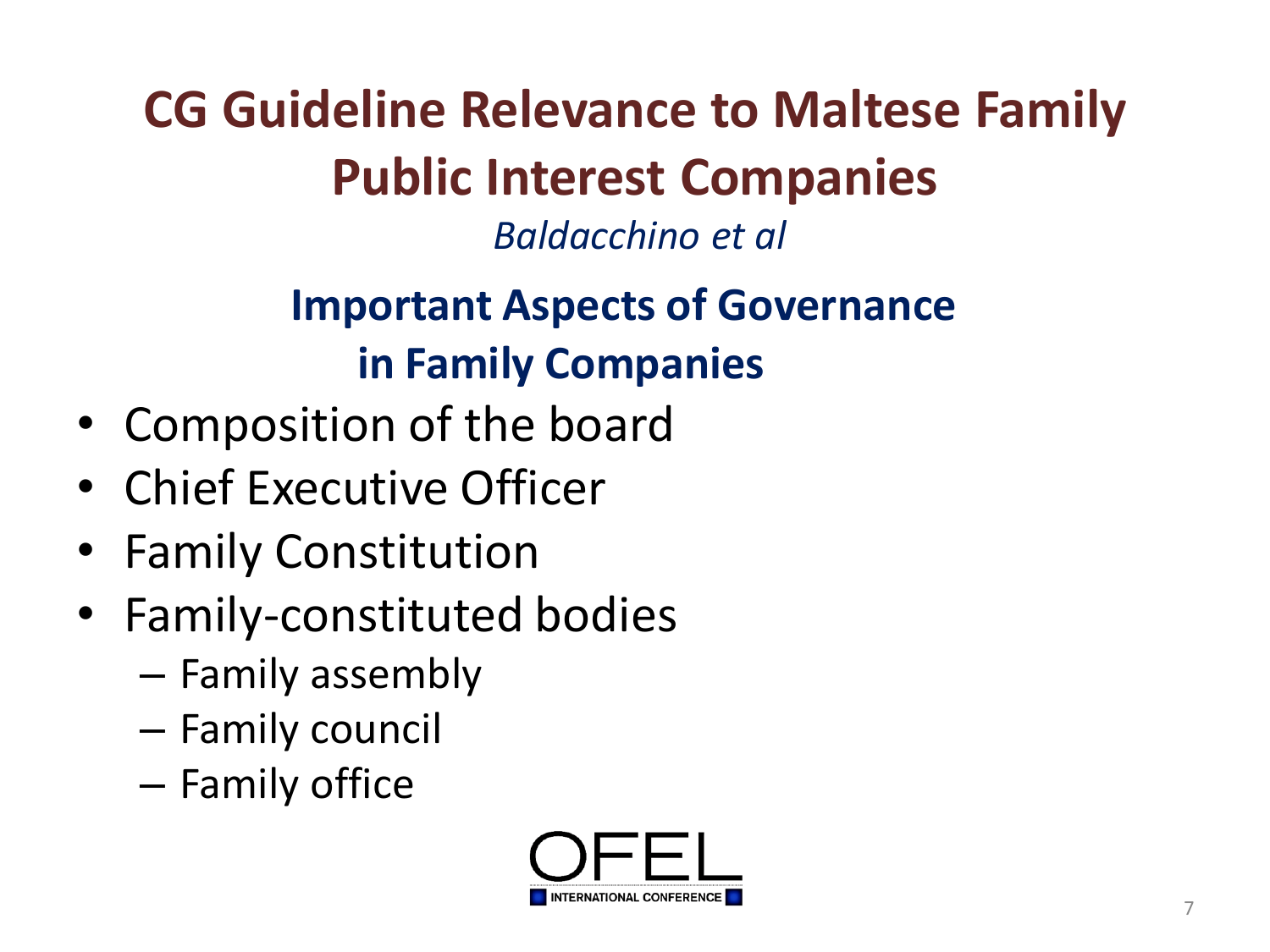*Baldacchino et al*

#### **The Family Governance Plan**

- Documenting the family's principles, vision, and mission in a formal and transparent manner.
- Experts and Company Secretaries ("Cosecs") agreed that formally documenting the family's vision and mission with respect to the business would enhance CG.
- CG guidelines should require a '*continuity plan*', or a '*governance plan*' in terms of where the family wishes to position itself in the medium to long-term.
- The document needs to be formulated at the time when the family and the company are most stable

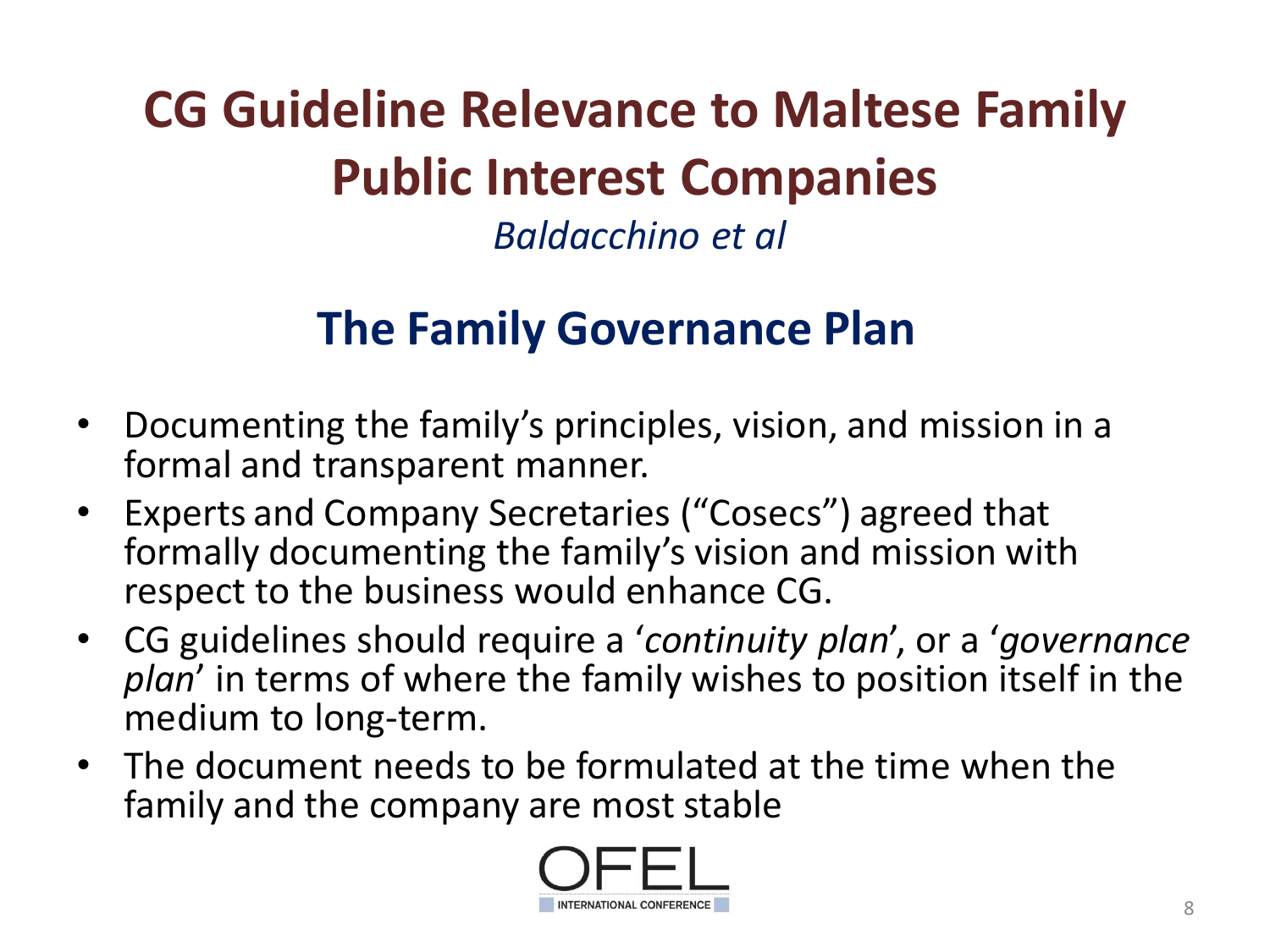*Baldacchino et al*

### **The Family Fora**

- Important to establish a *forum* where family members can meet to provide and receive information in relation to the business.
- Both Experts and Cosecs agreed that establishing a governance body specifically for family members to meet and discuss would contribute to good CG.

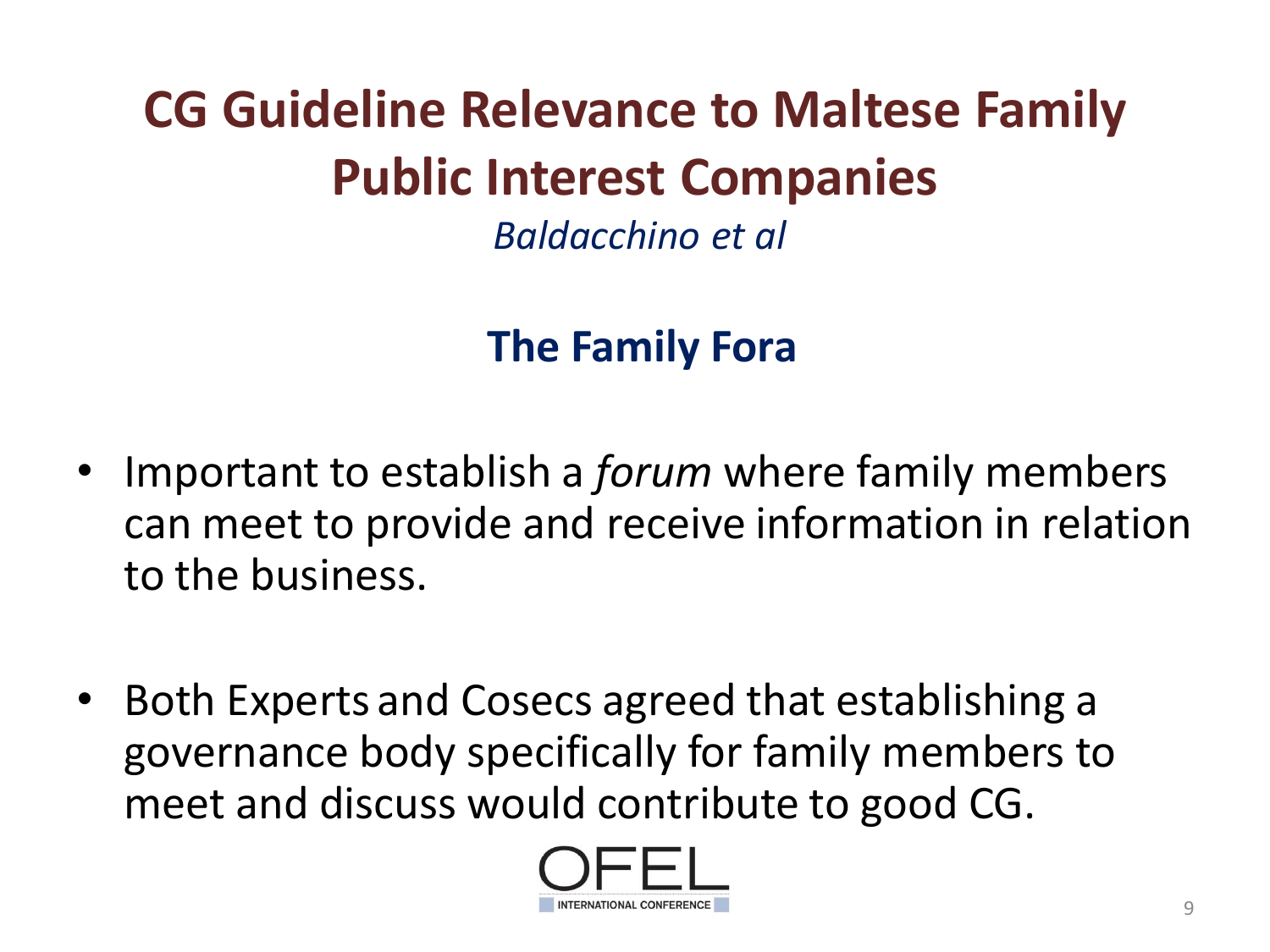*Baldacchino et al*

#### **The Chief Executive Officer**

- The question on whether the role of CEO should be occupied by a family member remains a contentious one.
- One cannot preclude a family member from occupying this position simply because of an affiliation with the family.
- The Board should ensure that its assessment of the CEO is not influenced by the affiliation with the family.
- Family CEO should be counterbalanced by an independent, nonfamily chairperson leading the Board

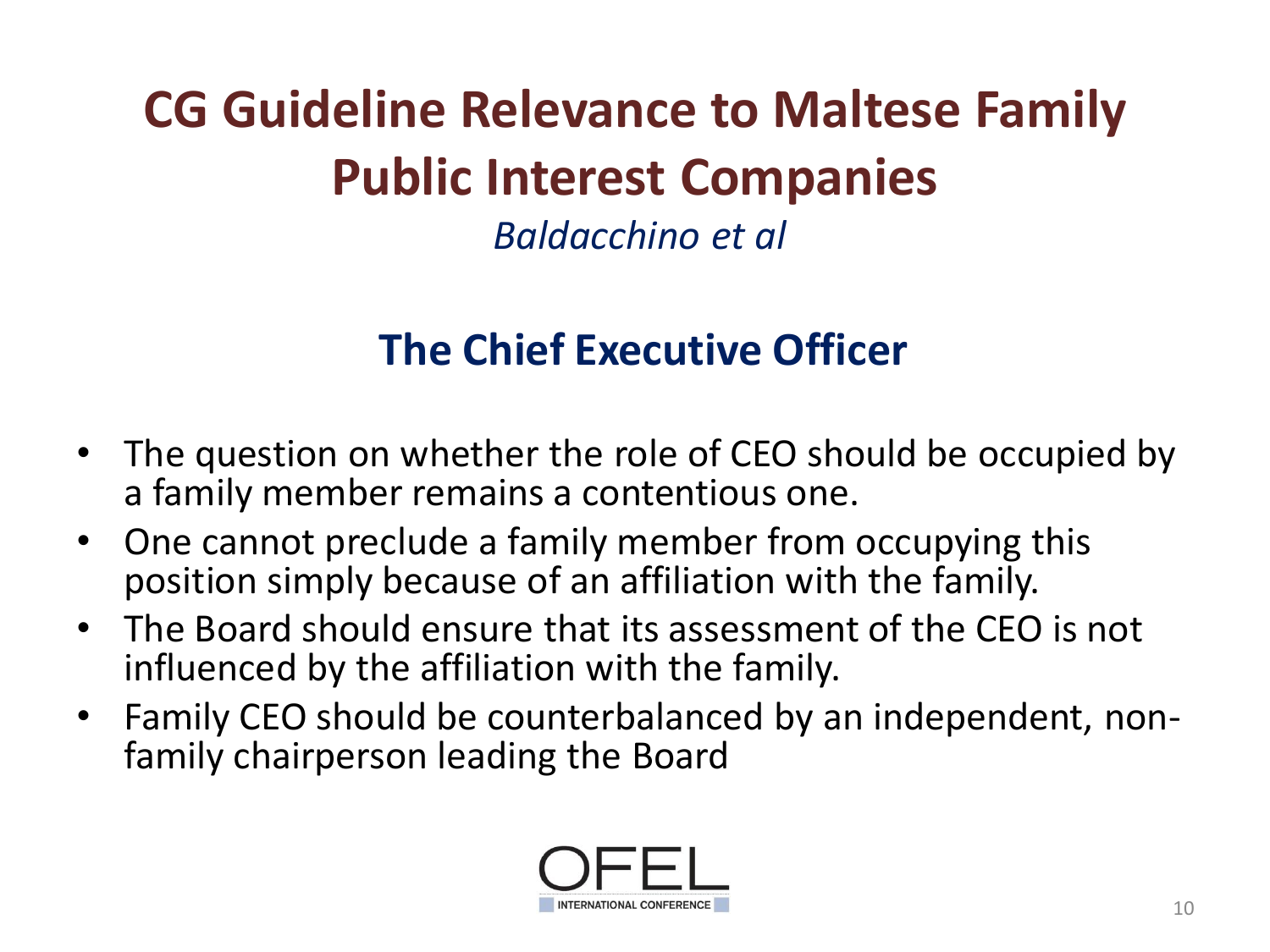*Baldacchino et al*

#### **The Composition of the Board**

- The Boards of family PICs should not be composed of a majority of family members.
- The departure of dominant, founding family members causes disruption
- Independent, non-family directors become extremely important when "*the second or third generations take over from the first generation*".
- Appointing an independent, non-family chairperson may re-instil order and authority

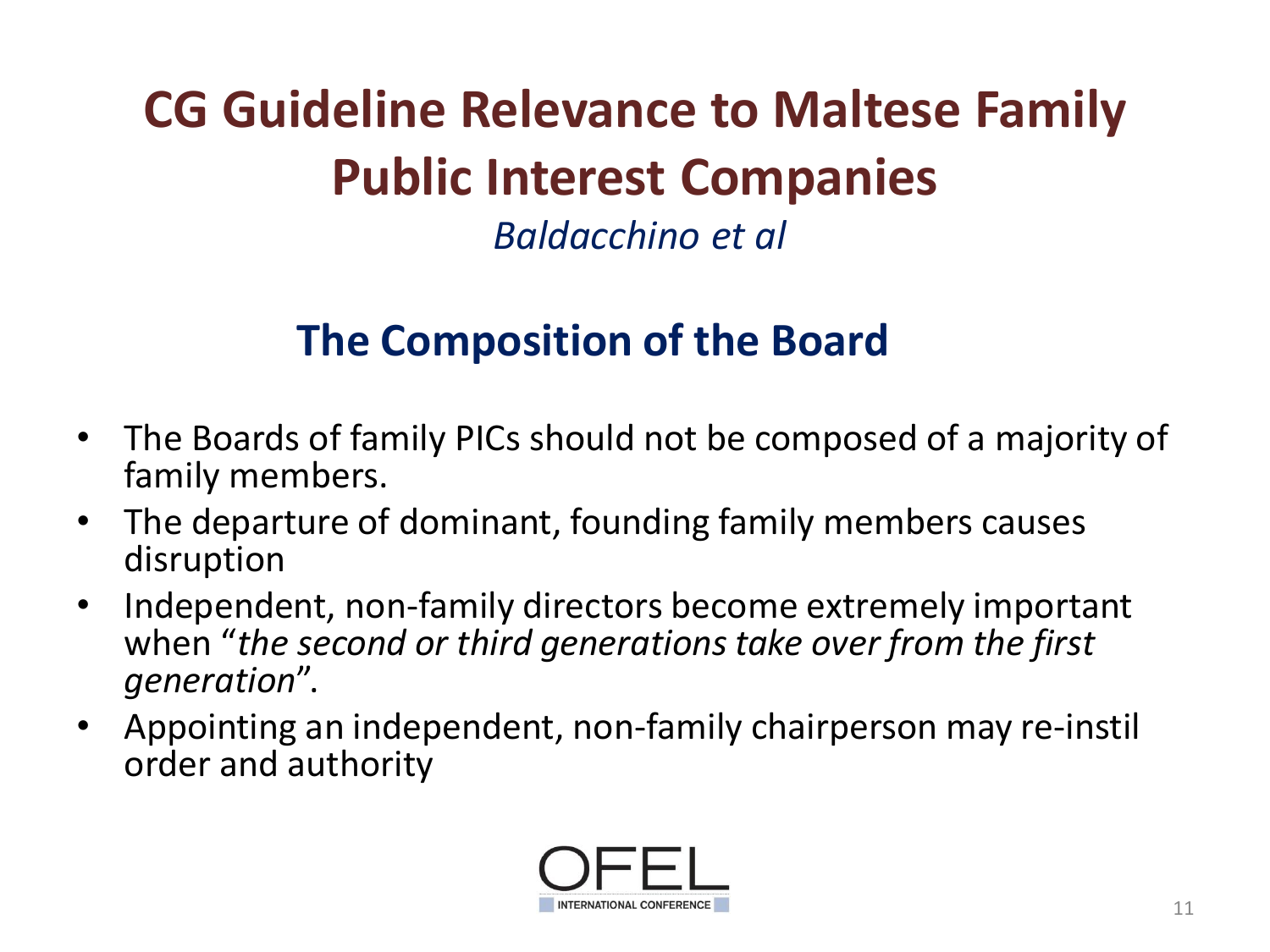## **Tenure of Family Appointments**

- Research participants generally agreed with prescribing the retirement age of family directors to enhance CG in family PICs.
- Having top positions occupied indefinitely might lead to a culture that resists innovation.
- A system that inhibits long tenures and that is equally applicable to family and non-family members should be consistently applied across the board.

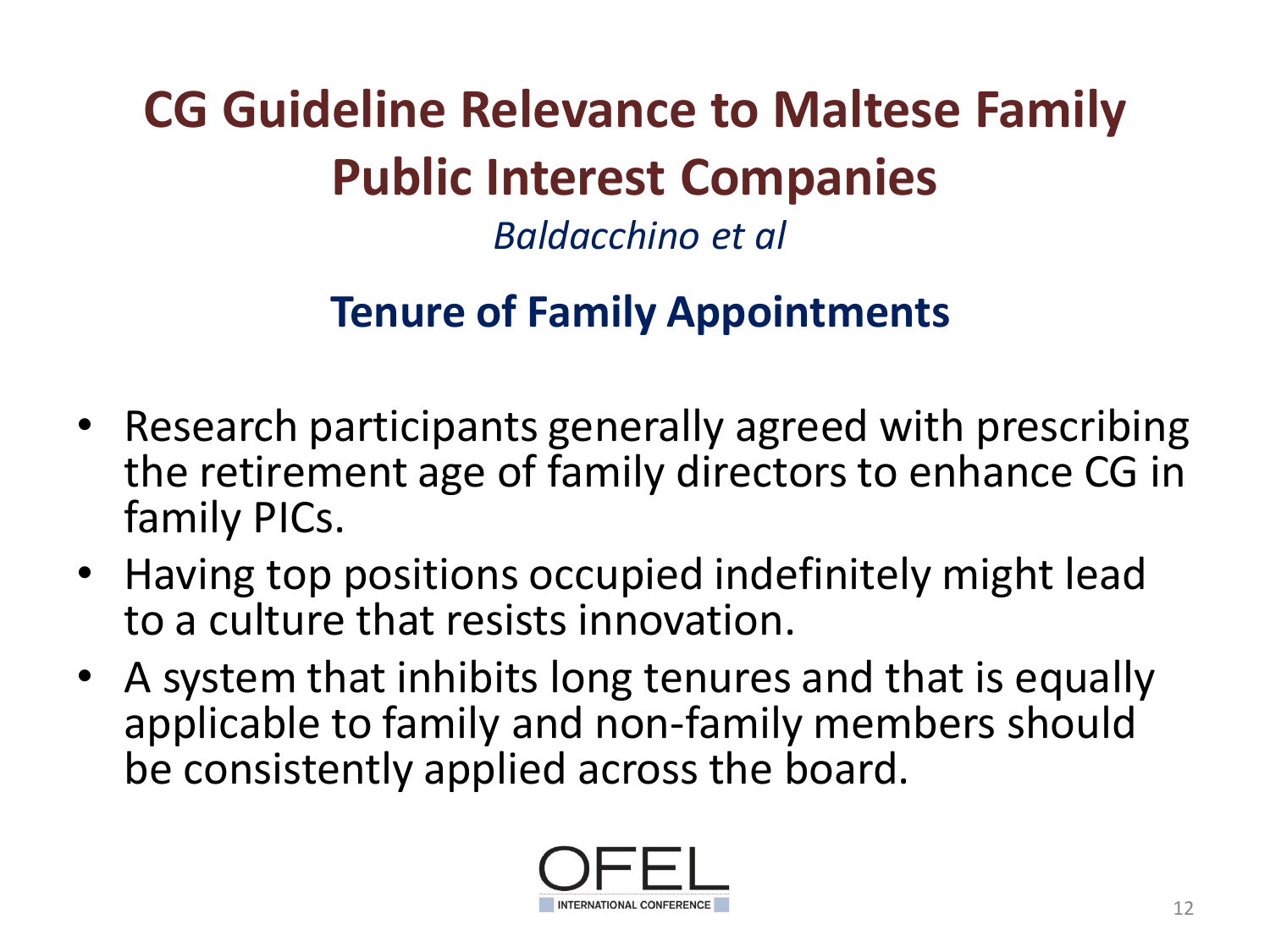*Baldacchino et al*

## **Family Competencies (1)**

- Composition of the board
- Chief Executive Officer
- Family Constitution
- Family-constituted bodies
	- Family assembly
	- Family council
	- Family office

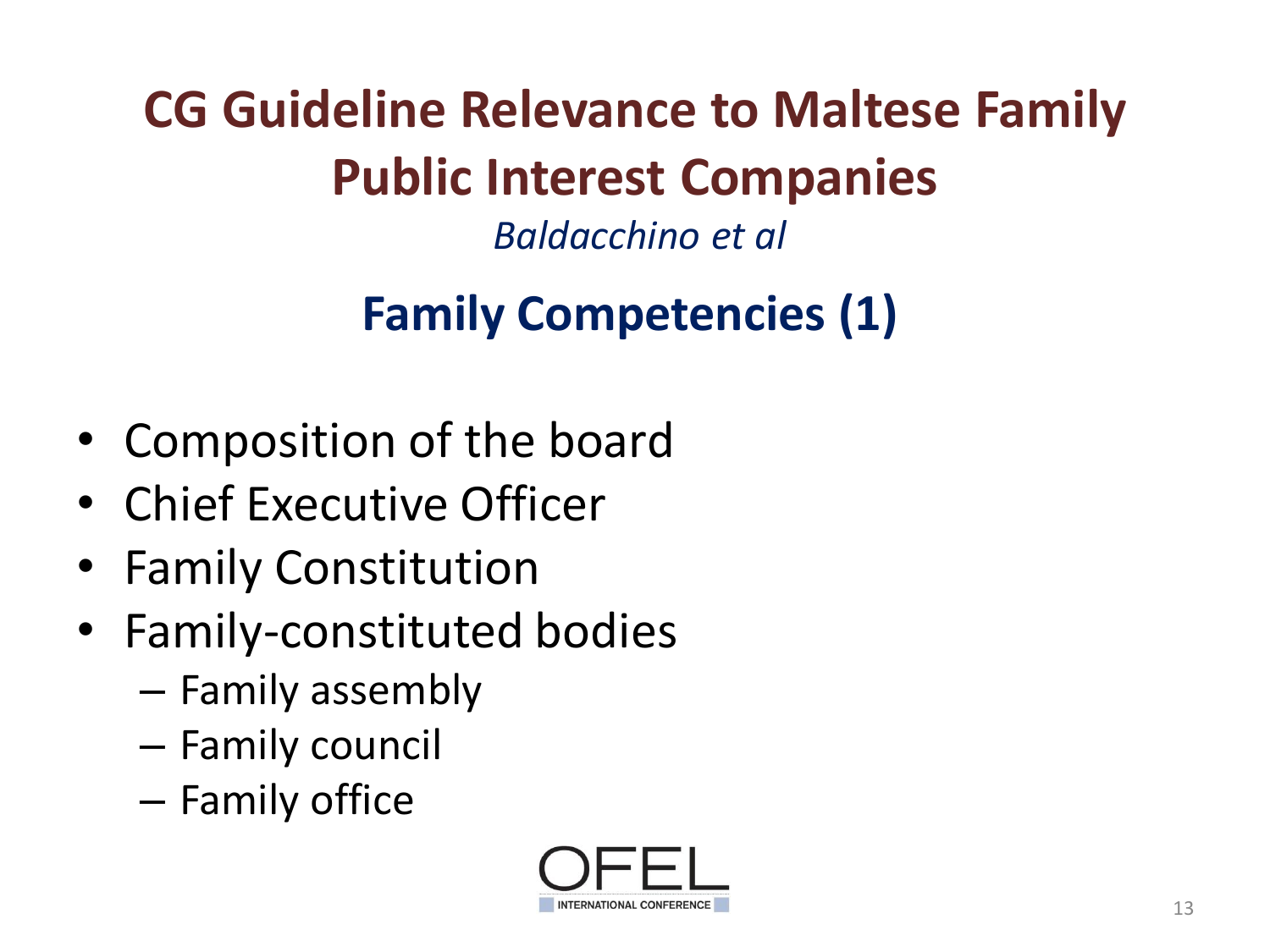### **Family Competencies (2)**

- Prescribing a minimum level of competencies required from directors is beneficial to CG.
- Training programmes are likely to be effective from an early stage before directors are appointed to the Board.
- Family-constituted bodies such as a family council provide an ideal place to mandate a training programme for potential board members as noted by Weiste (2013).

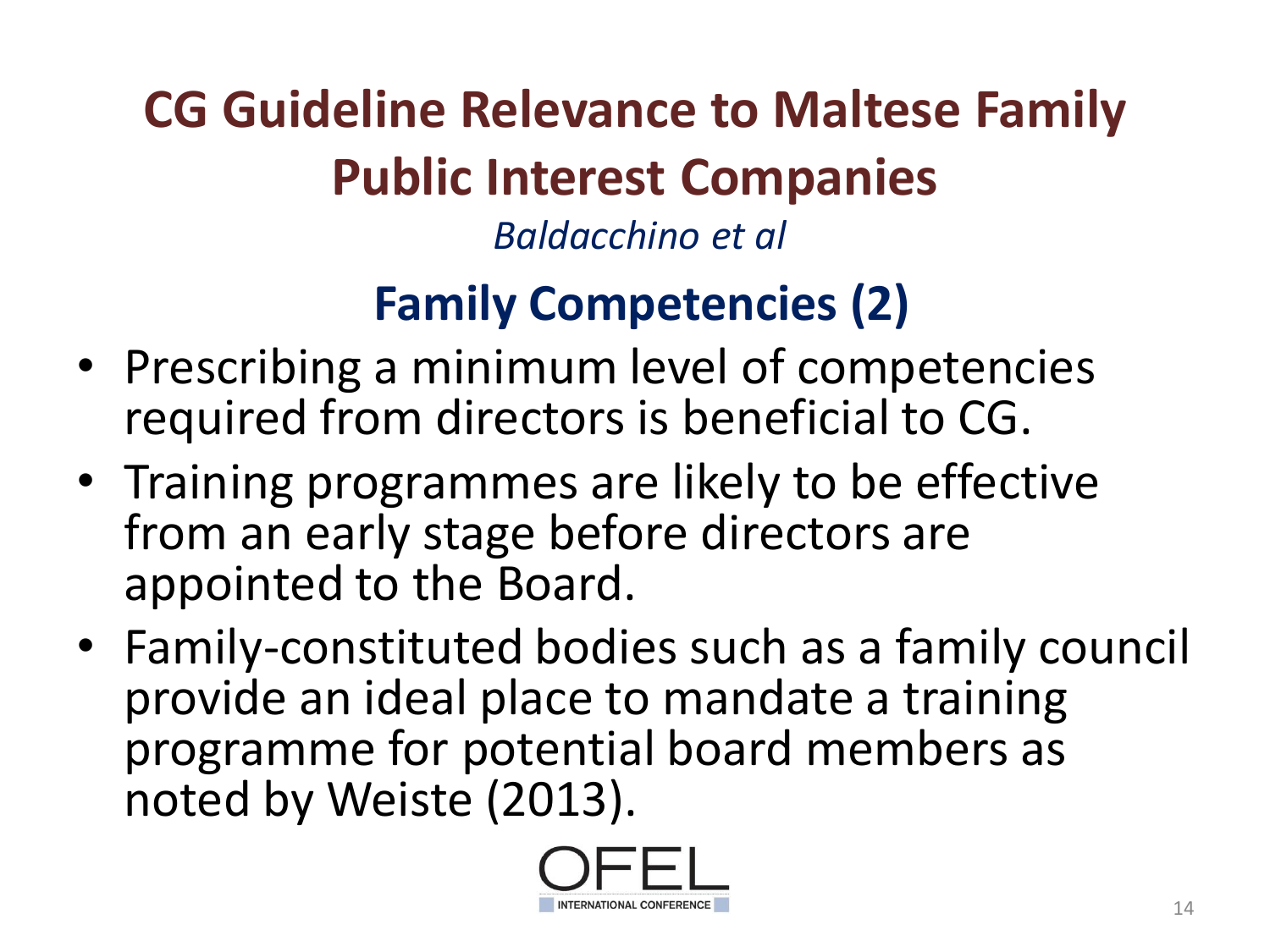### **CG Guideline Relevance to Maltese Family Public Interest Companies** *Baldacchino et al* **The Family Public Interest Company (1)**

In the context of the peculiarities displayed by family companies, the going concern with a public interest dimension is to have its foremost place in CG guideline formulation.

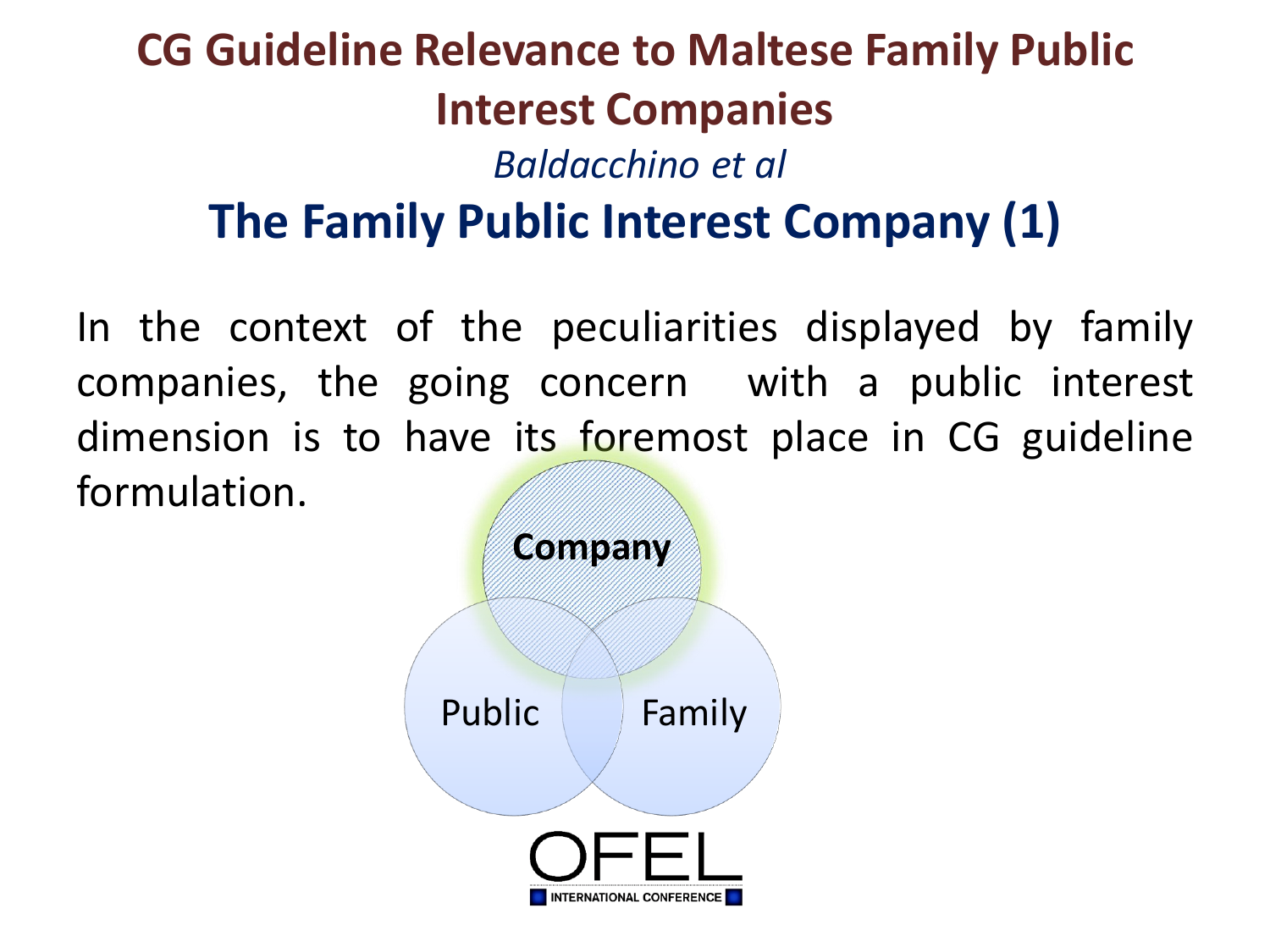### **The Family Public Interest Company (2)**

- The company's interests in terms of its business continuity is therefore clearly to be given more weight in view of the family and public interest dynamics.
- Guiding principles need to spell out the importance of other stakeholders' interests, especially in the case of companies dominated by families.
- Recognising this concept would protect the interests of family shareholders because they stand to gain most from business continuity. It would also protect the public interest from shorttermism, bad management, and conflicts of interest

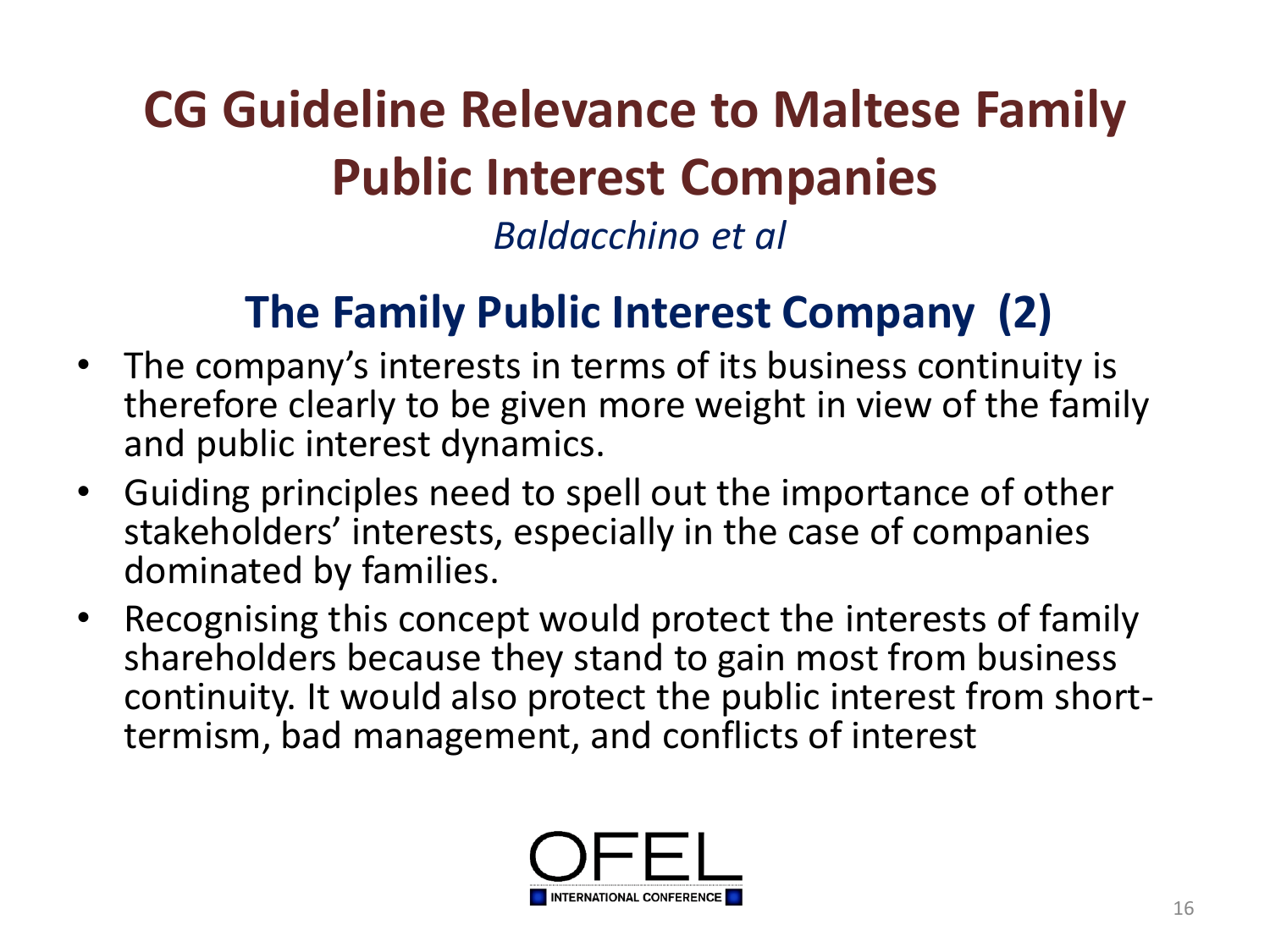### **The Family Public Interest Company (3)**

•In the context of a dominant group of family shareholders, the public dimension of a family company may render the distinction between the interests of a company and its shareholders more apparent.

•The distinctive attributes of a family public interest company thus renders it a more fragile creature compared to its non-family peers.

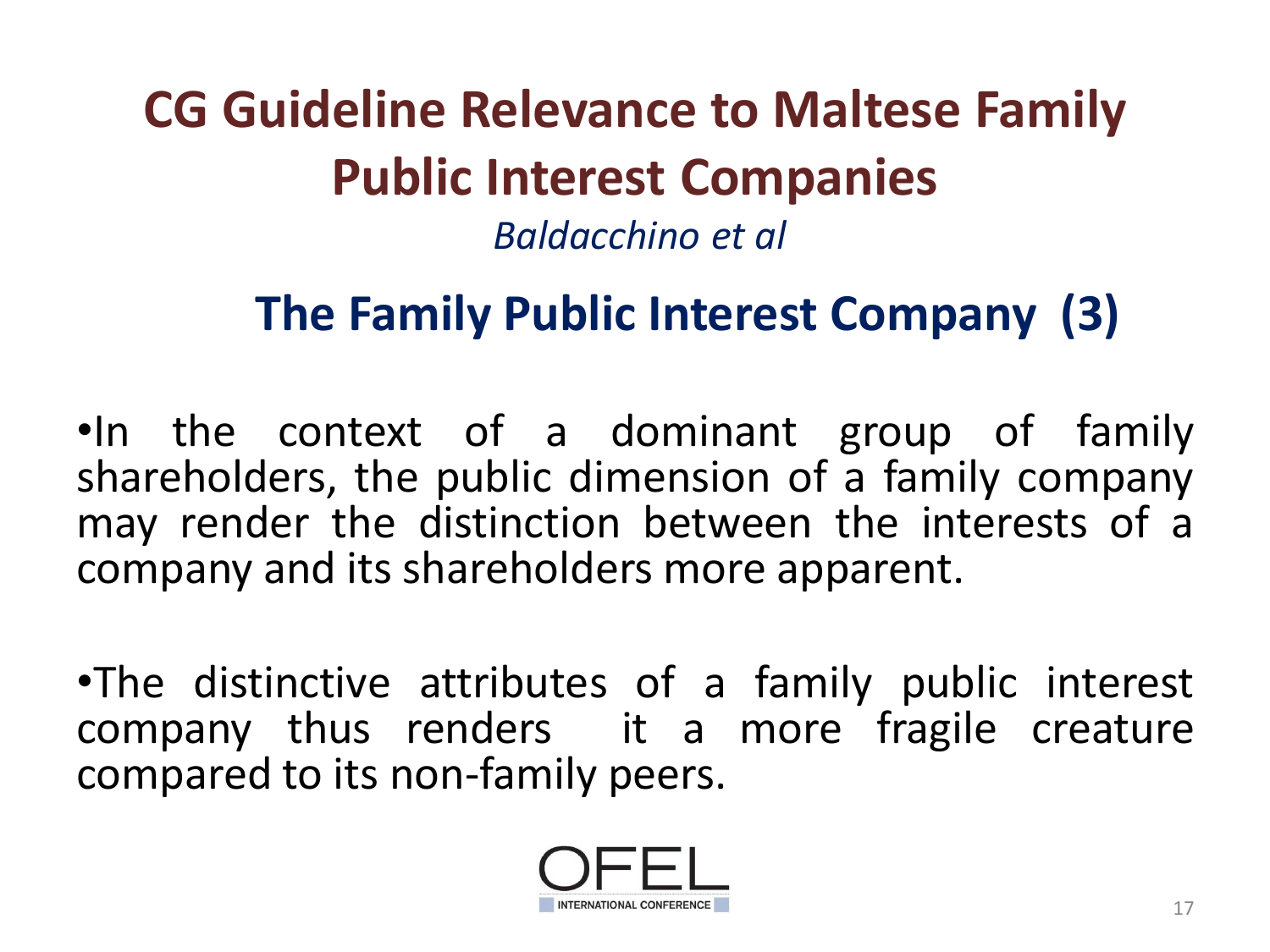*Baldacchino et al*

#### **Other Considerations**

- Instilling a culture that requires some form of continuous professional education for family directors is seen as a favourable measure contributing towards better CG.
- The validation of remuneration levels in line with market benchmarks by external consultants would contribute to more transparency and better CG of family PICs that are not expected to have a remuneration committee
- Performance reviews should extend equally to all board directors irrespective of their affiliation with the family.

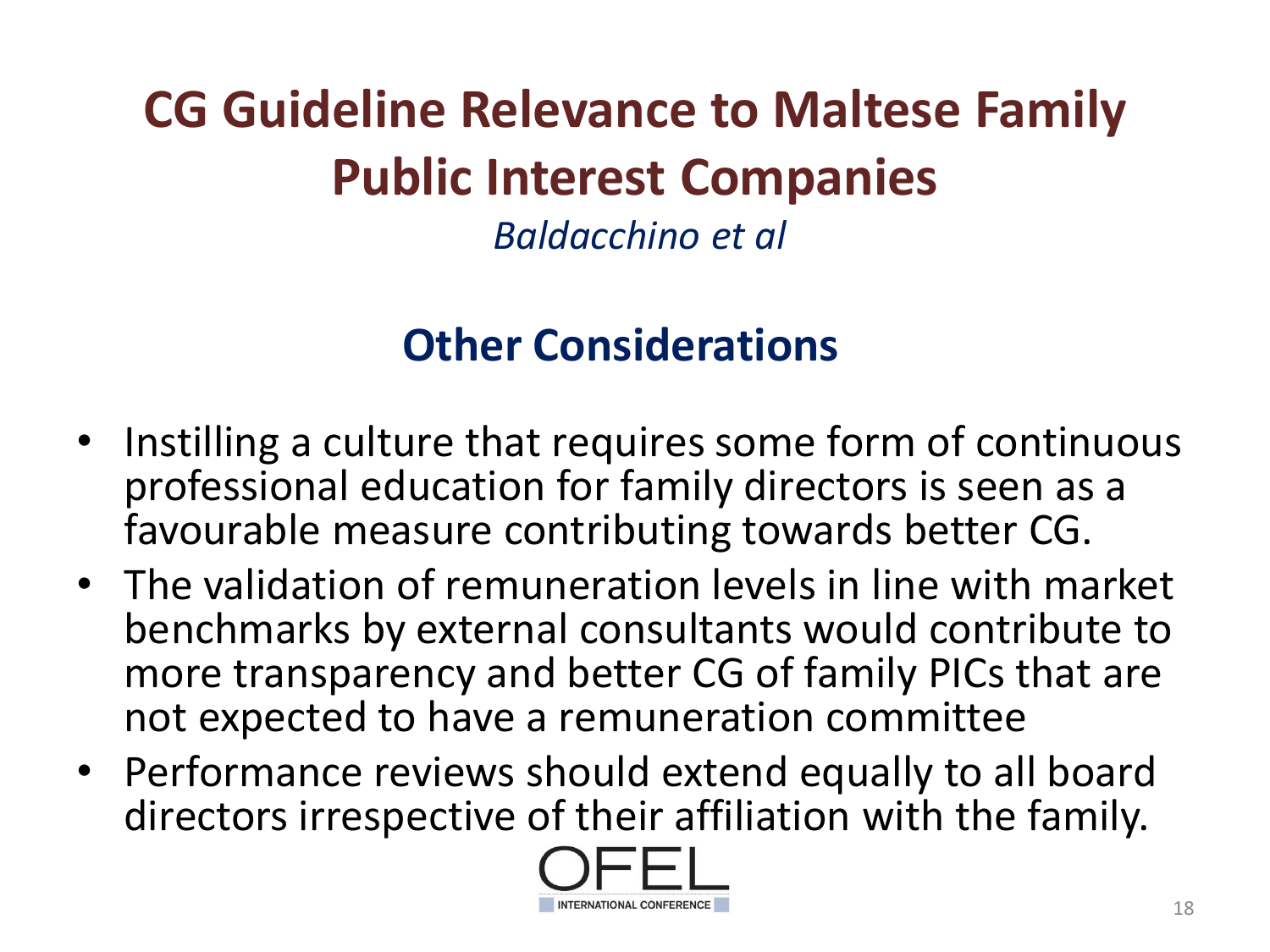*Baldacchino et al*

### **Conclusion/1**

- Guidelines for PICs adopt a one-size-fits-all approach which in most cases is not relevant to the needs of family PICs in Malta.
- Clearer guidance should be provided on the process of appointing independent directors and engaging senior managers in the context of dominant family interests.

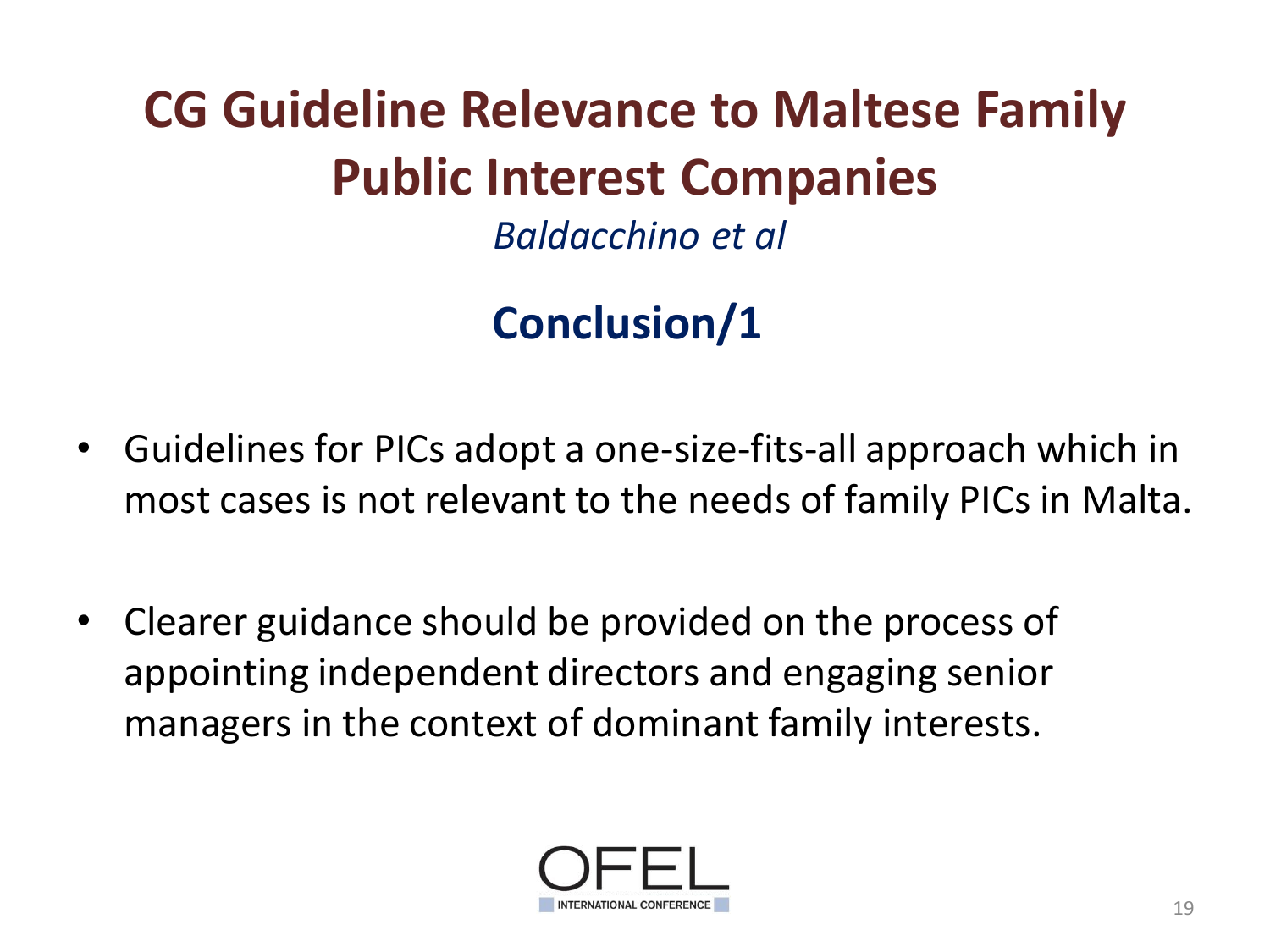#### **Conclusion/2**

- The Board should endeavour to appoint an independent, non-family chairperson when the power is distributed amongst multiple families.
- The continued existence of a family company is more important in the context of family public interest companies.